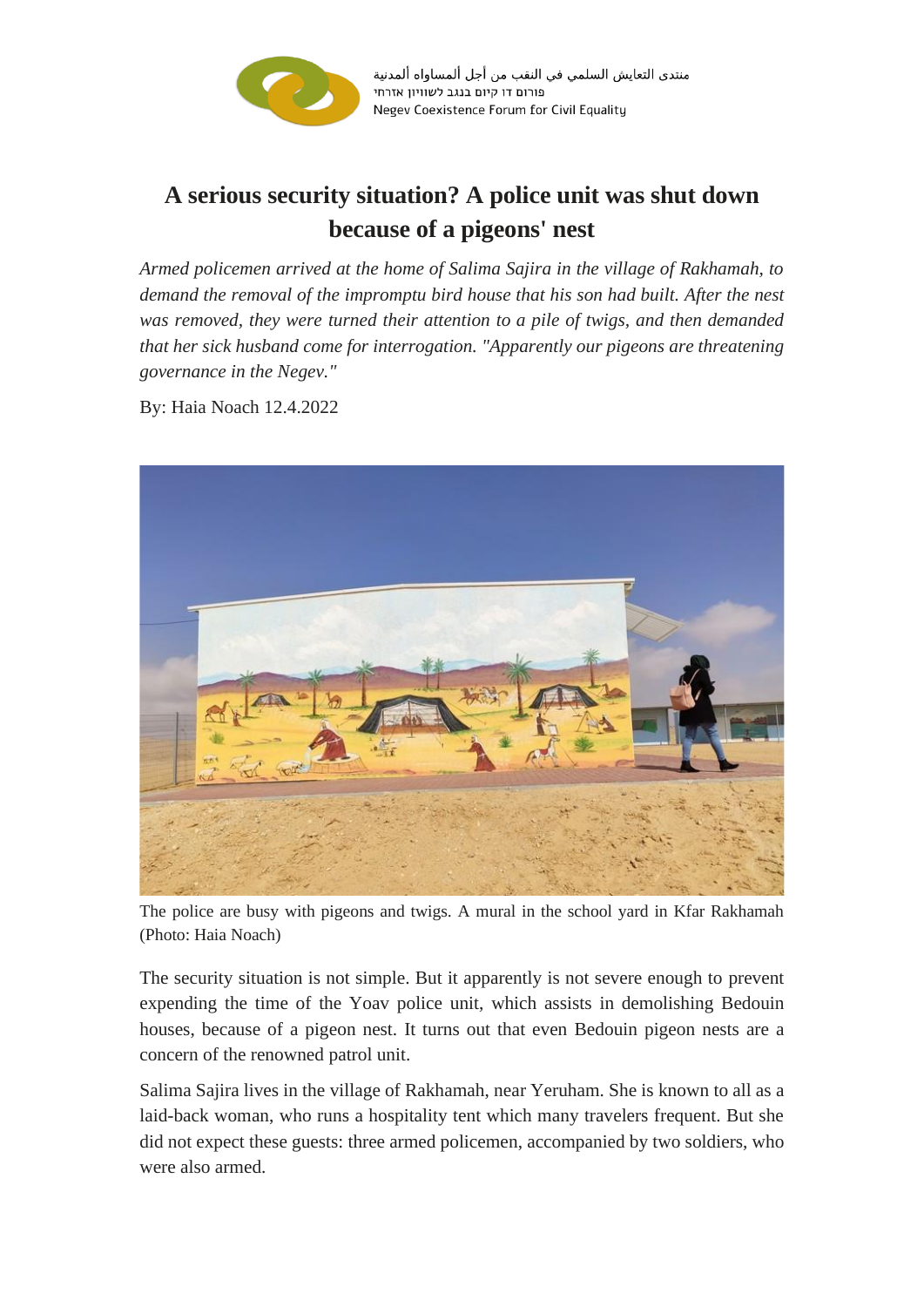

منتدى التعايش السلمي في النقب من أجل ألمساواه ألمدنية פורום דו קיום בנגב לשוויון אזרחי Negev Coexistence Forum for Civil Equality

And what was the state of emergency that brought them to Salima's home? Her son, a 14-year-old boy, planted four wooden poles near the house, and attached empty plastic buckets to them, so that pigeons would nest in the buckets, lay their eggs in them and raise chicks. A kind of impromptu version of a bird house. The boy even went out of his way to buy pigeons, which roamed the yard and built their lives in the buckets. Indeed, a true emergency.

The three officers from the unit arrived at her home and insisted that the dangerous structure be removed immediately. It is not clear under what authority they made the demand, but it appears that for some reason they saw the construction of the nest as an illegal construction. They emphatically demanded from Mr. Sajira to demolish the nest. So as not to quarrel with the squad of policemen, he hurried to do so. Salima explained sadly: "We do not know what they are allowed and what they are not allowed to do, and do not want to have anything to do with them."

After the nest was destroyed, the police turned their attention to a pile of dry twigs, which are used for heating. The pile stood near Salima's house, and the police demanded that it either be removed or be placed adjacent to the house. Salima did not want to bring the twigs closer to the house, as they are flammable and therefore dangerous. The policemen insisted that it was a landfill. Salima no choice but to succumb, and removed the twigs.



A structure in the Kfar Rakhamah, 2015 (Photo: Haia Noach)